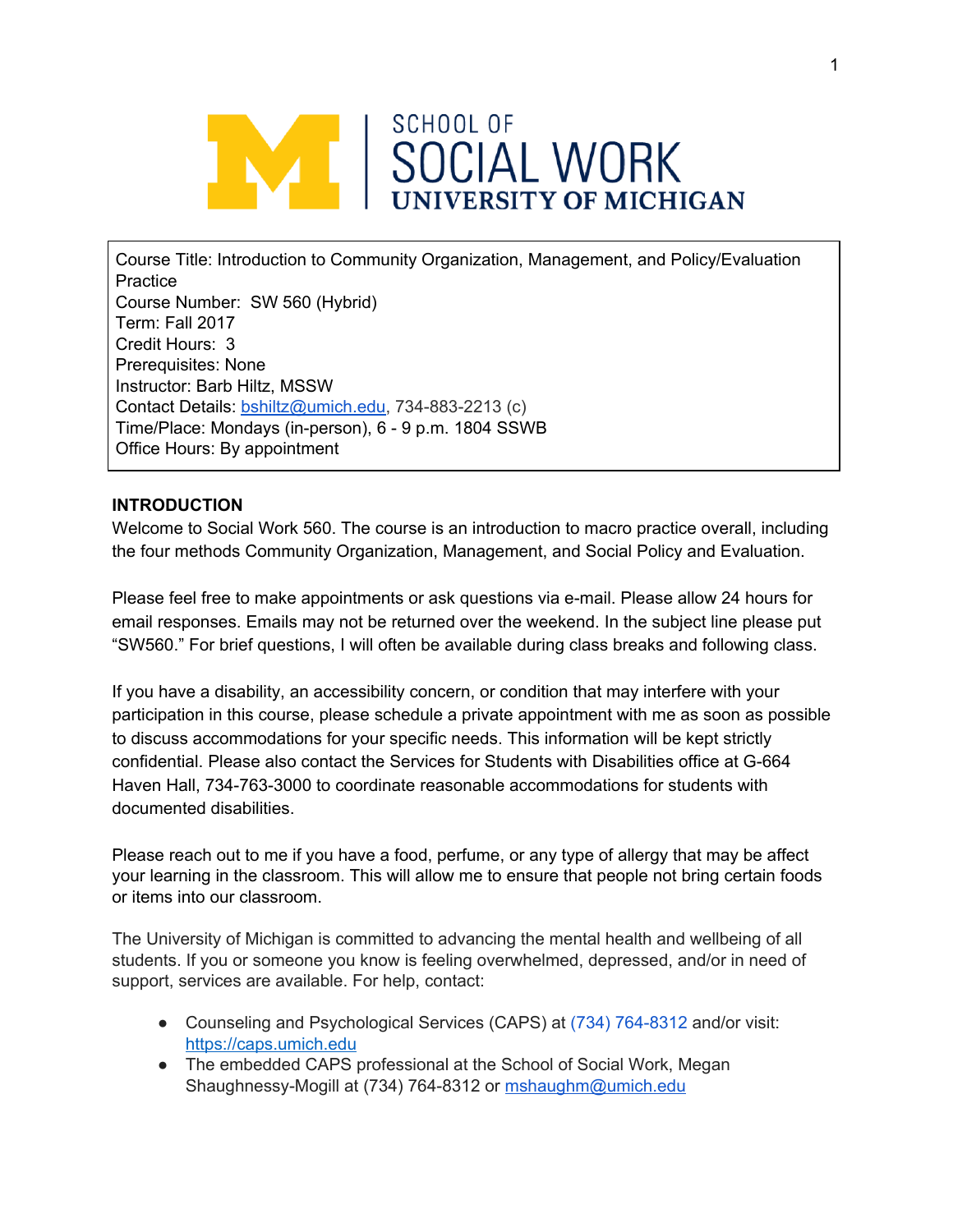- University Health Service (UHS) at (734) 764-8320 an[d](https://www.uhs.umich.edu/mentalhealthsvcs) [uhs.umich.edu/mentalhealthsvcs](https://www.uhs.umich.edu/mentalhealthsvcs)
- Other campus health and wellness resources can be found here: <https://ssw.umich.edu/student-life/health-safety>

The Office of Student Services' Health and Wellness Program provides supportive services to MSW students which promote wellness, self-care, and maintenance of a healthy academic and mental health balance, as well as to increase disability awareness.

- Please find the SSW Health and Wellness guide[:](https://ssw.umich.edu/sites/default/files/documents/msw/health-and-wellness-guide.pdf) [https://ssw.umich.edu/sites/default/files/documents/msw/health-and-wellness-guide.pd](https://ssw.umich.edu/sites/default/files/documents/msw/health-and-wellness-guide.pdf) [f](https://ssw.umich.edu/sites/default/files/documents/msw/health-and-wellness-guide.pdf)
- Contact the Health and Wellness Program at: ssw.wellness@umich.edu

## **COURSE DESCRIPTION**

This course is a social work foundation offering methods for macro practice, specifically community organization, management, and policy advocacy. It is partly survey in nature, touching on a range of methods, strategies, and skills. It provides an appreciation of the historical and contemporary importance of these social work methods. The relevance of these methods to diverse populations and identities is addressed. Aspects of culturally sensitive and socially just practice are emphasized.

## **COURSE CONTENT**

Students learn beginning knowledge and skills in the areas of community organization, management, and policy advocacy. They learn to understand a variety of roles attached to them, e.g., community organizer, manager, and policy advocate. Students focus on: (1) understanding the context of macro practice; (2) identifying community and organizational interventions to address social needs and problems; (3) organizing and building relationships within communities and organizations; and (4) organization-based and community-based policy making, planning, and program development. Course content addresses concepts and practice skills involving assessment, problem solving, and intervention planning at the macro level, and strategies to work effectively with communities and organizations. Content also includes reflective practice and utilizing interpersonal skills in macro practice.

# **COURSE OBJECTIVES**

On completion of this course, students will be able to:

- 1. Describe the historical, social, political and economic forces that have shaped and continue to shape macro practice in social work.
- 2. Identify community organization, management, and policy-advocacy strategies for dealing with contemporary social work and social welfare problems.
- 3. Demonstrate beginning level community organization, management, and policy advocacy skills in promoting social work values.
- 4. Apply NASW's Code of Ethics and other professional codes to the selection of action strategies, and in particular applying them to those situations which affect disadvantaged/ discriminated against populations.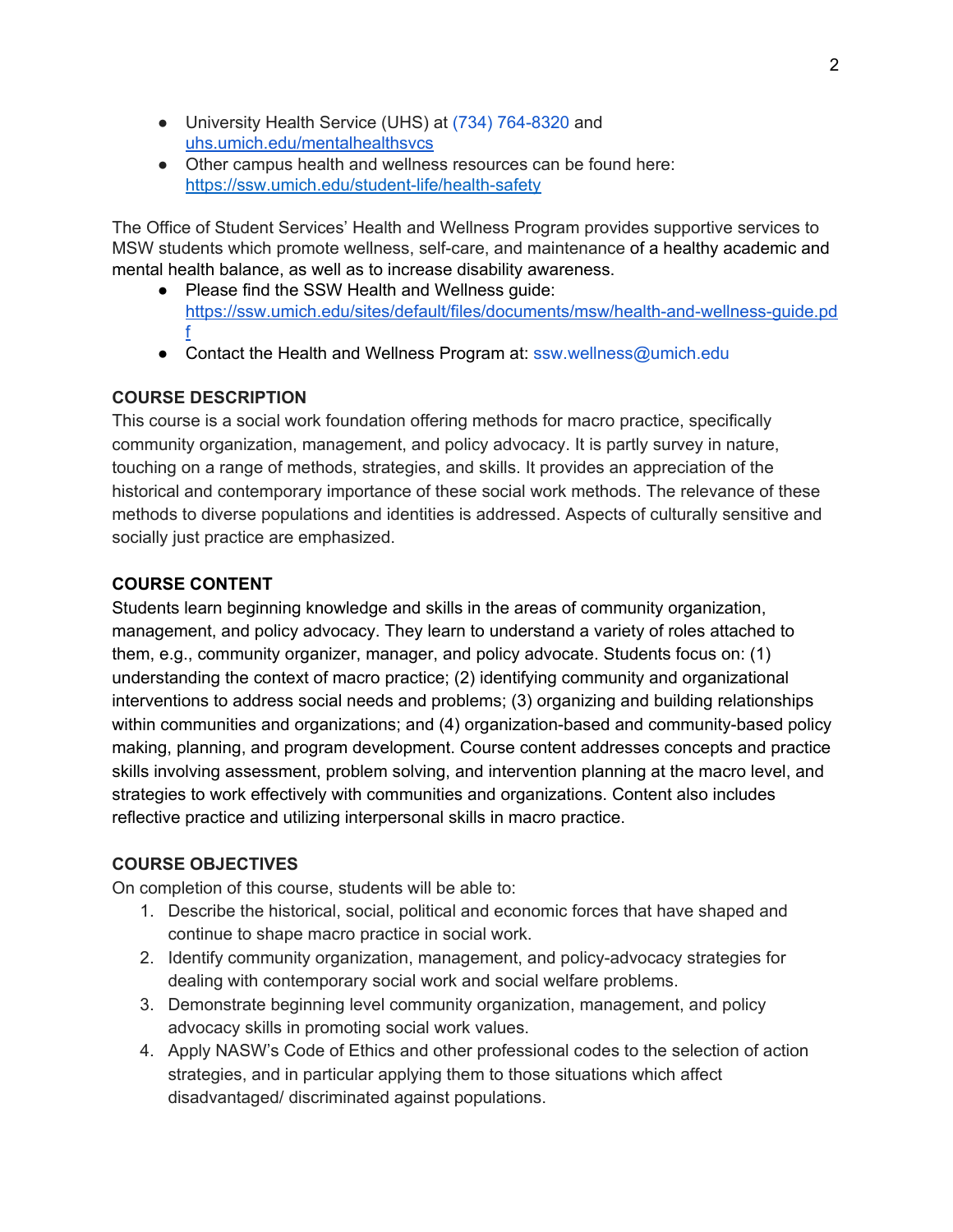- 5. Demonstrate the ability to utilize selected macro assessment tools (e.g., community profiles, asset maps, community needs and strengths assessment, Census data analysis, windshield surveys, SWOT analysis, force field analysis, flow-charts, nominal group technique, task analysis, and ethical analysis) to develop client-centered interventions.
- 6. Specify/identify those situations in which social workers are likely to be central to addressing major social welfare concerns.
- 7. Identify salient connections between macro practice and interpersonal practices.

## **COURSE COMPETENCIES & PRACTICE BEHAVIORS**

This course addresses the following competencies and practice behaviors:

- 1. **Identify as a professional social worker and conduct oneself accordingly**. Social workers serve as representatives of the profession, its mission, and its core values. They know the profession's history. Social workers commit themselves to the profession's enhancement and to their own professional conduct and growth. Social workers advocate for client access to the services of social work and attend to professional roles and boundaries.
- 2. **Apply social work ethical principles to guide professional practice.** S ocial workers have an obligation to conduct themselves ethically and to engage in ethical decision-making. Social workers are knowledgeable about the value base of the profession, its ethical standards, and relevant law. Social workers: recognize and manage personal values in a way that allows professional values to guide practice; make ethical decisions by applying standards of the National Association of Social Workers Code of Ethics and, as applicable, of the International Federation of Social Workers/International Association of Schools of Social Work Ethics in Social Work Statement of Principles; apply strategies of ethical reasoning to arrive at principled decisions.
- 3. **Apply critical thinking to inform and communicate professional judgments.** S ocial workers are knowledgeable about the principles of logic, scientific inquiry, and reasoned discernment. They use critical thinking augmented by creativity and curiosity. Critical thinking also requires the synthesis and communication of relevant information. Social workers: distinguish, appraise, and integrate multiple sources of knowledge, including research-based knowledge, and practice wisdom; analyze models of assessment, prevention, intervention, and evaluation; demonstrate effective oral and written communication in working with individuals, families, groups, organizations, communities, and colleagues.
- 4. **Engage diversity and difference in practice.** S ocial workers understand how diversity characterizes and shapes the human experience and is critical to the formation of identity. The dimensions of diversity are understood as the intersectionality of multiple factors including age, class, color, culture, disability, ethnicity, gender, gender identity and expression, immigration status, political ideology, race, religion, sex, and sexual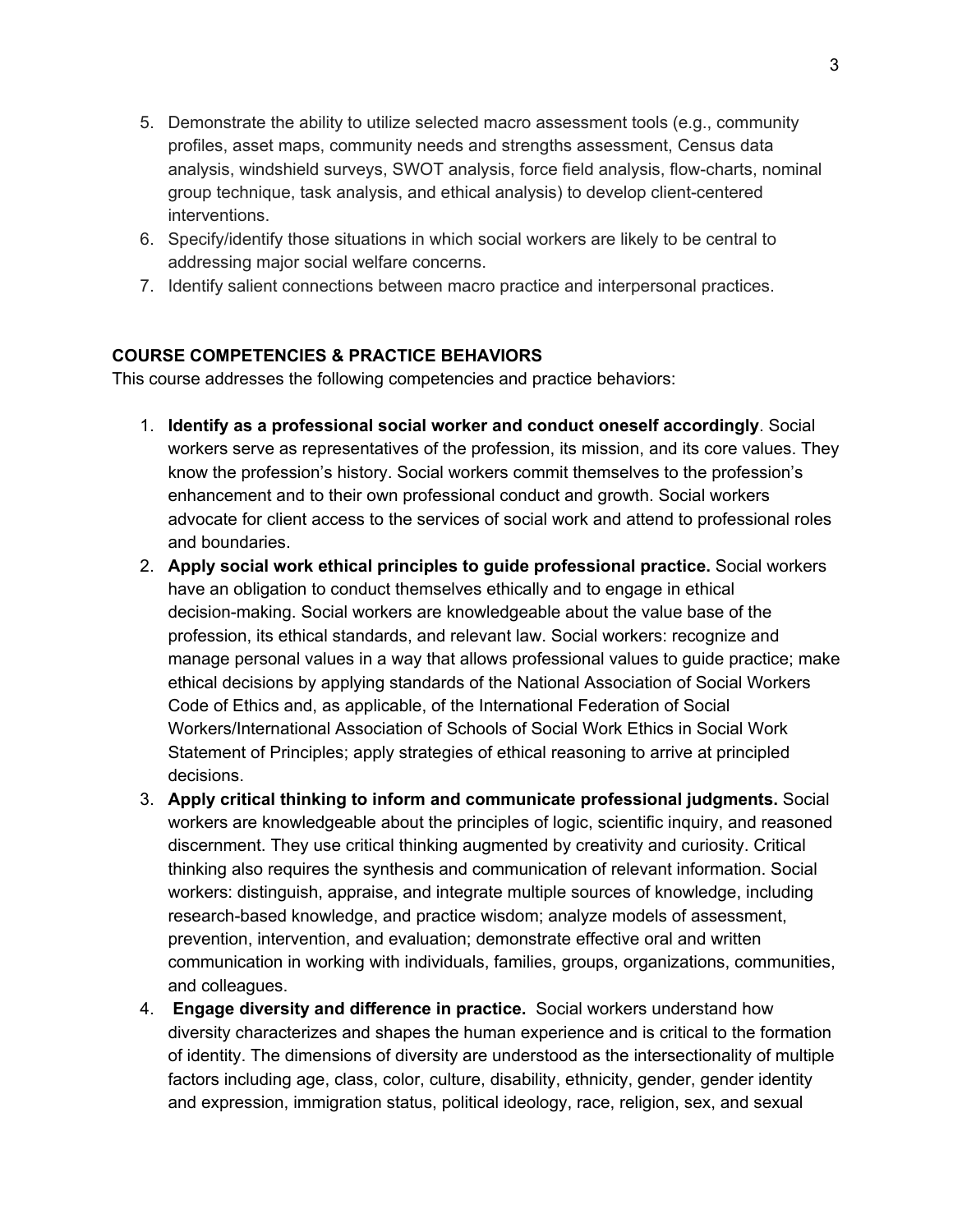orientation. Social workers appreciate that, as a consequence of difference, a person's life experiences may include oppression, poverty, marginalization, and alienation as well as privilege, power, and acclaim. Social workers: recognize the extent to which a culture's structures and values may oppress, marginalize, alienate, or create or enhance privilege and power; gain sufficient self-awareness to eliminate the influence of personal biases and values in working with diverse groups; and recognize and communicate their understanding of the importance of difference in shaping life experiences.

- 5. **Advance human rights and social and economic justice.** Each person, regardless of position in society, has basic human rights, such as freedom, safety, privacy, an adequate standard of living, health care, and education. Social workers recognize the global interconnections of oppression and are knowledgeable about theories of justice and strategies to promote human and civil rights. Social work incorporates social justice practices in organizations, institutions, and society to ensure that these basic human rights are distributed equitably and without prejudice. Social workers: advocate for human rights and social and economic justice; and engage in practices that advance social and economic justice.
- 6. **Engage in research-informed practice and practice-informed research.** S ocial workers use practice experience to inform research, employ evidence-based interventions, evaluate their own practice, and use research findings to improve practice, policy, and social service delivery. Social workers comprehend quantitative and qualitative research and understand scientific and ethical approaches to building knowledge. Social workers: use research evidence to inform practice.
- 7. **Apply knowledge of human behavior and the social environment**. Social workers are knowledgeable about human behavior across the life course; the range of social systems in which people live; and the ways social systems promote or deter people in maintaining or achieving health and well-being. Social workers apply theories and knowledge from the liberal arts to understand biological, social, cultural, psychological, and spiritual development. Social workers: utilize conceptual frameworks to guide the processes of assessment, intervention, and evaluation; and critique and apply knowledge to understand person and environment.
- 8. **Engage in policy practice to advance social and economic well-being and to deliver effective social work services.** Social work practitioners understand that policy affects service delivery, and they actively engage in policy practice. Social workers know the history and current structures of social policies and services; the role of policy in service delivery; and the role of practice in policy development. Social workers: analyze, formulate, and advocate for policies that advance social well-being and collaborate with colleagues and clients for effective policy action.
- 9. **Respond to contexts that shape practice.** Social workers are informed, resourceful, and proactive in responding to evolving organizational, community, and societal contexts at all levels of practice. Social workers recognize that the context of practice is dynamic, and use knowledge and skill to respond proactively. Social workers: continuously discover, appraise, and attend to changing locales, populations, scientific and technological developments, and emerging societal trends to provide relevant services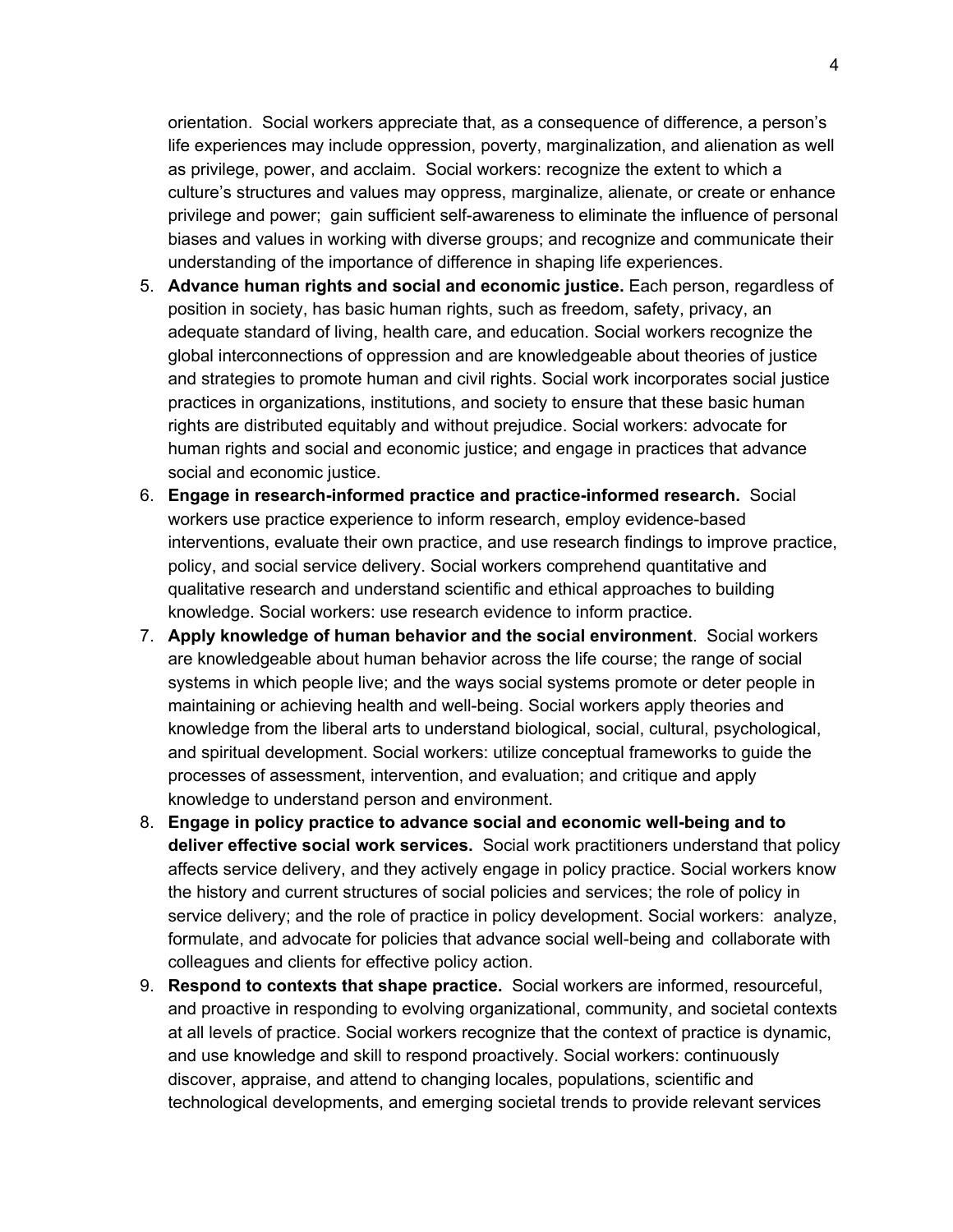and promote sustainable changes in service delivery and practice to improve the quality of social services.

10. **Engage, assess, intervene, and evaluate with individuals, families, groups, organizations, and communities.** Professional practice involves the dynamic and interactive processes of engagement, assessment, intervention, and evaluation at multiple levels. Social workers have the knowledge and skills to practice with individuals, families, groups, organizations, and communities. Practice knowledge includes identifying, analyzing, and implementing evidence-based interventions designed to achieve client goals; using research and technological advances; evaluating program outcomes and practice effectiveness; developing, analyzing, advocating, and providing leadership for policies and services; and promoting social and economic justice. Through **assessment** social workers: collect, organize, and interpret client data, assess client strengths and limitations, develop mutually agreed-on intervention goals and objectives; and select appropriate intervention strategies. Through i**ntervention** social workers: initiate actions to achieve organizational goals, implement prevention interventions that enhance client capacities; help clients resolve problems; negotiate, mediate, and advocate for clients; and facilitate transitions and endings. Through **evaluation** social workers: critically analyze, monitor, and evaluate interventions.

### **COURSE DESIGN**

This course is designed as a hybrid course, meaning that the majority of the course will be completed through an online platform. There will be **five (5) in-person** class sessions. The online course portion is referred to as a MOOC (Massive Open Online Course). The MOOC is comprised of weekly "modules" (like classes) that include mini-lectures, online reflections, assignments, and readings. In-Class sessions may include lecture, skill building activities and exercises, guest speakers, and videos.

| <b>Theme</b><br><b>Relation to</b><br><b>Multiculturalis</b><br>m & Diversity | are addressed through methods such as the use of readings, examples,<br>cases, and role plays, and the development of intervention tools that<br>explore multicultural and diversity issues from at least five perspectives: 1)<br>the worker, (community organizer herself or himself); 2) the manager; 3)<br>the policy analyst/advocate; 4) the organization or program; 5) the<br>community or client system.                                                               |
|-------------------------------------------------------------------------------|---------------------------------------------------------------------------------------------------------------------------------------------------------------------------------------------------------------------------------------------------------------------------------------------------------------------------------------------------------------------------------------------------------------------------------------------------------------------------------|
| <b>Theme</b><br><b>Relation to</b><br><b>Social Justice</b>                   | are addressed through the use of readings, examples, cases, and role<br>plays, and the development of intervention tools that enable workers to<br>secure better representation of underrepresented community members and<br>points of view in the community, agency, and polity, and to address,<br>through the attainment of program goals, issues of historic exclusion and<br>exploitation. Techniques of both transactional and transformational change<br>are considered. |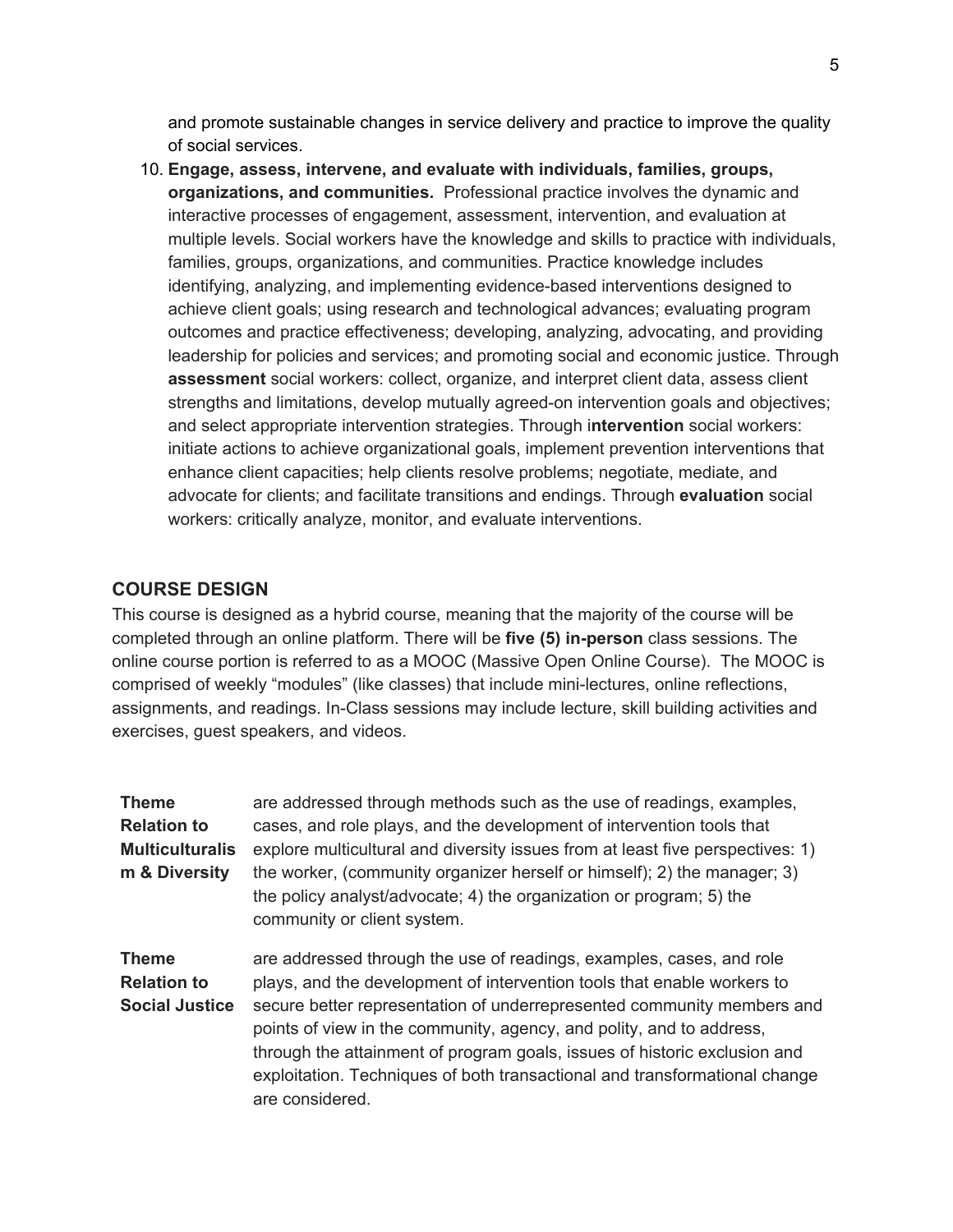| <b>Theme</b><br><b>Relation to</b><br>Promotion,<br>Prevention,<br><b>Treatment &amp;</b><br><b>Rehabilitation</b> | are addressed through the use of readings, examples, cases, and role<br>plays, and the development of intervention tools that explore special<br>attention to the benefits of early intervention, (promotion and prevention),<br>risks attendant to the use of various methods (treatment), and the need for<br>longer term connection and follow-up (rehabilitation).                                                                                                                                                                                                                                                                                                                                                                                                                                                                                               |
|--------------------------------------------------------------------------------------------------------------------|----------------------------------------------------------------------------------------------------------------------------------------------------------------------------------------------------------------------------------------------------------------------------------------------------------------------------------------------------------------------------------------------------------------------------------------------------------------------------------------------------------------------------------------------------------------------------------------------------------------------------------------------------------------------------------------------------------------------------------------------------------------------------------------------------------------------------------------------------------------------|
| <b>Theme</b><br><b>Relation to</b><br><b>Behavioral</b><br>and Social<br><b>Science</b><br><b>Research</b>         | Research is addressed through the use of readings, examples, cases, and<br>role plays, and the development of intervention tools that explore the<br>perspectives of social and behavioral science theory on the community, the<br>organization, and the polity. Organizational, political science, and<br>community theories will be important bases for class analyses.                                                                                                                                                                                                                                                                                                                                                                                                                                                                                            |
| <b>Relationship</b><br>to SW Ethics<br>and Values                                                                  | The course will address ethical and value issues related to working with,<br>and in, organizations, communities, societies, and in conducting<br>policy-focused research in these areas. For example, as employees of<br>organizations, members of communities, and citizens of states, social<br>workers must work to ensure equal treatment for all citizens, while at the<br>same time expressing preferential programmatic attention to the most<br>disadvantaged within those systems. The course will also focus on social<br>workers' responsibility as professionals to promote the general welfare<br>through working toward the elimination of discrimination, expanding choices<br>for all persons, encouraging respect for diversity, advocating for<br>progressive changes in social policies, and encouraging informed<br>participation by the public. |

### **CLASS SCHEDULE**

Topics may be modified throughout the course, but ample notice will be provided. Please check Canvas for updates.

| <b>Class</b><br><b>Session</b> | <b>Date</b> | In Person/<br>Online | Topic                                                                        | <b>Assignments</b><br>Due by the end of the week<br>(Sunday at 11:59 p.m.) unless<br>otherwise noted                             |
|--------------------------------|-------------|----------------------|------------------------------------------------------------------------------|----------------------------------------------------------------------------------------------------------------------------------|
| Class 1                        | Sept. 11    | In Person            | Intro / Course Overview                                                      | <b>None</b>                                                                                                                      |
| Class 2                        | Sept. 18    | Online               | MOOC Module 1:<br><b>Community Organizing</b><br>as a Form of Social<br>Work | Reflection (in MOOC)<br>Skills Inventory (in MOOC)<br>-<br>Ethics Discussion Prompt (in<br>$\qquad \qquad \blacksquare$<br>MOOC) |
| Class 3                        | Sept. 25    | In Person            | <b>Community Organizing/</b>                                                 | <b>None</b>                                                                                                                      |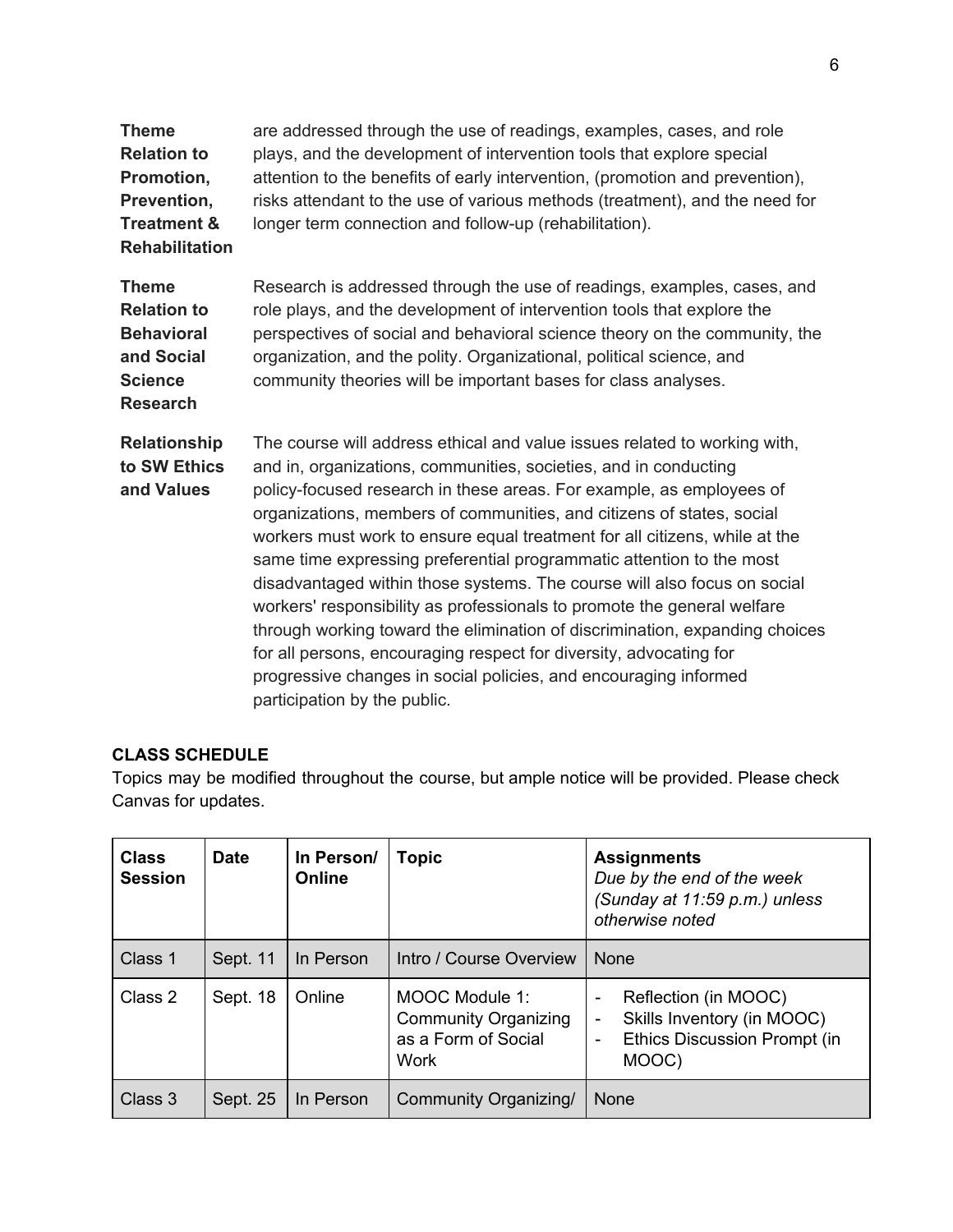|                    |                |                 | <b>Group Formation</b>                                                |                                                                                                                                                                                                           |
|--------------------|----------------|-----------------|-----------------------------------------------------------------------|-----------------------------------------------------------------------------------------------------------------------------------------------------------------------------------------------------------|
| Class 4            | Oct. 2         | Online          | MOOC Module 2:<br>Management as a form<br>of Social Work              | Adaptive Leadership Case<br>$\overline{\phantom{a}}$<br>Study (in MOOC)<br>Marginalization in Management<br>$\overline{\phantom{a}}$<br>Reflection (in MOOC)                                              |
| Class <sub>5</sub> | Oct. 9         | Online          | MOOC Module 3:<br>Policy Advocacy as a<br>form of Social Work         | Reflection (in MOOC)<br>$\overline{\phantom{a}}$<br><b>Advocacy Event OR Policy</b><br>$\overline{\phantom{a}}$<br>Memo (in MOOC, begin)<br>Note: this assignment due date<br>is delayed, reflected below |
|                    | Oct. 16        | <b>No Class</b> | <b>Fall Study Break!</b>                                              |                                                                                                                                                                                                           |
| Class <sub>6</sub> | Oct. 23        | Online          | MOOC Module 4:<br>Assessment                                          | Reflection (in MOOC)<br>$\overline{\phantom{a}}$<br>Photovoice (in MOOC)<br><b>Advocacy Event OR Policy</b><br>$\overline{\phantom{a}}$<br>Memo (in MOOC, due)<br>Note: this assignment is in<br>Module 3 |
| Class <sub>7</sub> | Oct. 30        | In Person       | Understanding<br>Communities &<br>Organizations/ Group<br><b>Work</b> | <b>None</b>                                                                                                                                                                                               |
| Class 8            | Nov. 6         | Online          | MOOC Module 5:<br>Strategy / Sustainability                           | Reflection (in MOOC)<br>$\blacksquare$<br>SWOT Analysis (in MOOC)<br>$\overline{\phantom{a}}$<br>Application of Kotter Change<br>$\overline{\phantom{a}}$<br>Model (in MOOC)                              |
| Class 9            | <b>Nov. 13</b> | In Person       | Program Development,<br>Implementation,<br>Monitoring & Evaluation    | <b>None</b>                                                                                                                                                                                               |
| Class 10           | Nov. 20        | Online          | MOOC Module 6:<br><b>Human Resources</b>                              | Reflection (in MOOC)<br>$\overline{\phantom{a}}$<br><b>Conflict Resolution Case Study</b><br>$\overline{\phantom{a}}$<br>(in MOOC)                                                                        |
| Class 11           | <b>Nov. 27</b> | Online          | MOOC Module 7: Fund<br>Development                                    | <b>Grant Proposal Review (in</b><br>÷,<br>MOOC)<br>Ask for Money (in MOOC)<br>$\overline{\phantom{a}}$                                                                                                    |
| Class 12           | Dec. 4         | Online          | MOOC Module 8:<br>Evaluation                                          | Reflection (in MOOC)<br>$\overline{\phantom{a}}$<br>Focus Group Review (in<br>MOOC)                                                                                                                       |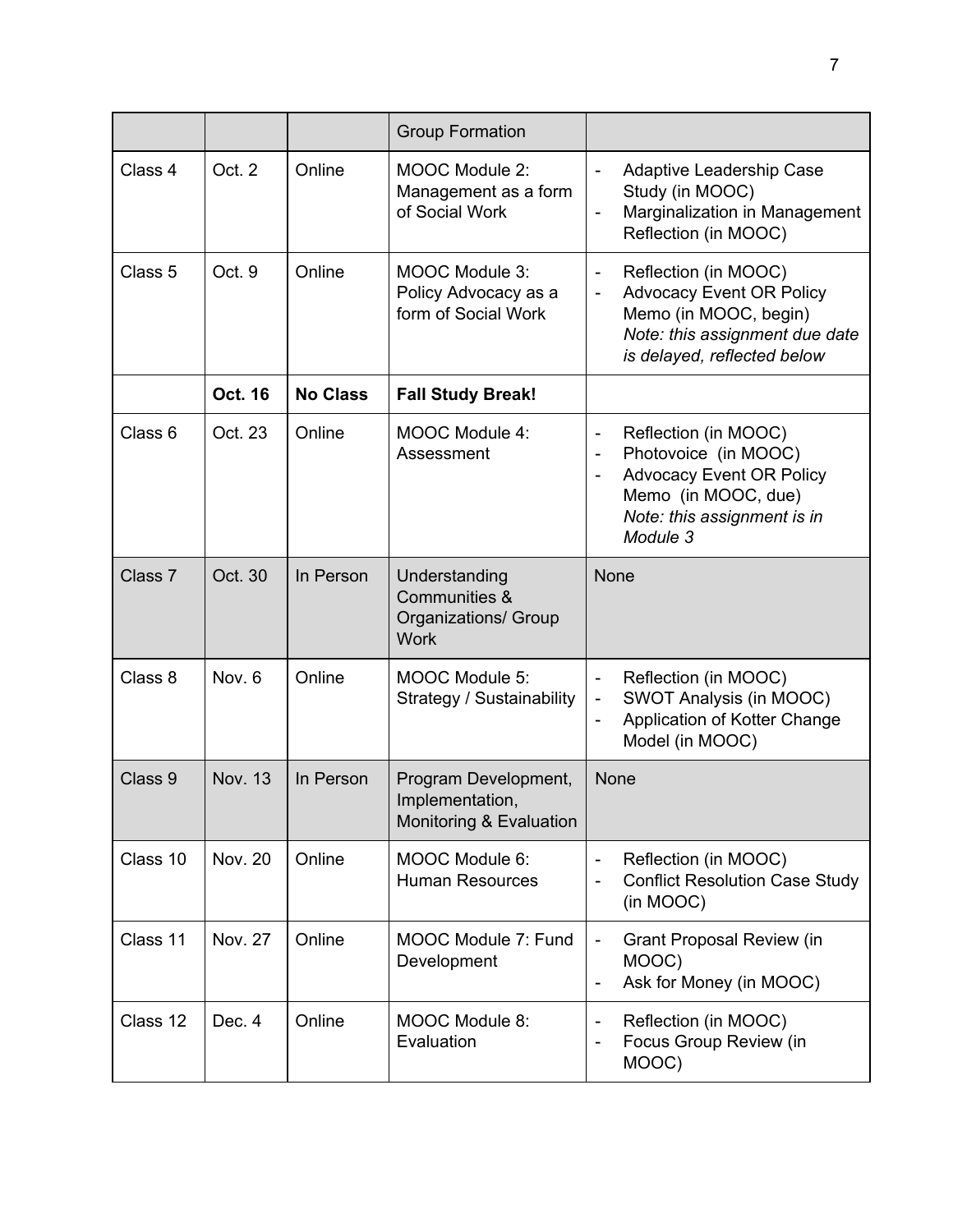| Class 13 | Dec. 11 | In Person | <b>Summary &amp; Class</b><br><b>Presentations</b> |  | - Culminating Assignment<br>(presentation and<br>supporting documents, due<br>on class day) |
|----------|---------|-----------|----------------------------------------------------|--|---------------------------------------------------------------------------------------------|
|----------|---------|-----------|----------------------------------------------------|--|---------------------------------------------------------------------------------------------|

#### **COURSE MATERIALS**

This course utilizes Canvas as a resource for all course readings, as well as for the submission of assignments. Assignment descriptions, lecture notes/slides and readings for each class can be found on the site. Please review the site carefully. Login to the Canvas portal at: https://canvas.umich.edu to find the course materials.

There is no required text for this course. Readings for each topic are listed on the "Assignments" link on Canvas, in the "Readings" section, by date. Readings may be changed by the instructor up to two weeks before they are due. Students are expected to have completed all assigned readings prior to class, as these will serve as the basis for class discussion, activities, and assignments.

Recommended Texts: Klein, K (2011). Fundraising for Social Change (6th ed). San Francisco, CA: Jossey-Bass.

Wells, D (2015). Community Organizing. Cambridge, MA: Polity Press

### **ASSIGNMENTS**

The online MOOC modules all incorporate two to three activities. This includes either:

- 1) a reflection about the reading or TED talk you watched plus one or two short assignments, or
- 2) two short assignments

You will also have one semester-long, group assignment that works to tie together the learning in the course. Details are as follows.

#### **In-MOOC Reflections**

Some MOOC modules include reflection questions about the reading or TED talk you watched. These include:

- Module 1
- Module 3
- Module 4
- Module 5
- Module 6
- Module 8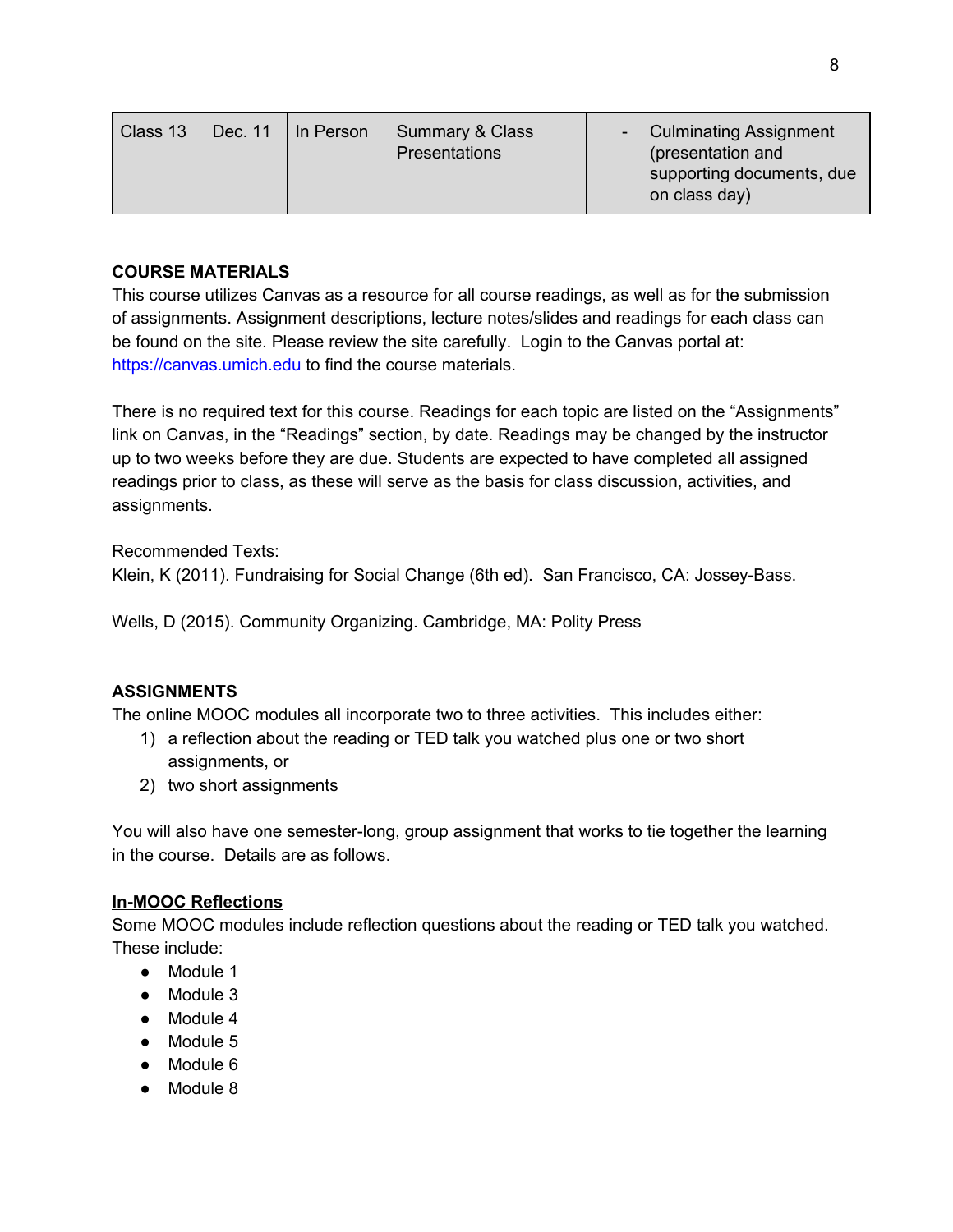Reflections receiving highest marks will be those that thoroughly answer the question asked, are well written, insightful, and make connections to practice. Reflections are due before the following week's class begins. For example, the reflection for Module 1 must be done at some point during the week that Module 1 has been assigned.

#### **Reflection answers are worth 15% of your grade.**

#### **In-MOOC Assignments**

There are 11 short assignments within the MOOC environment itself. Assignment directions are all included in the MOOC. I have noted those assignments on the class schedule to be sure you do not miss them. All in-MOOC assignments are due before the following week's class begins. For example, the assignments for Module 1 must be done at some point during the week that Module 1 has been assigned. Below is a listing of the in-MOOC assignments, as well as their total point values:

- Skills Inventory, 5 points
- Ethics Reflection, 10 points
- Adaptive Leadership Case Study, 10 points
- Marginalization in Management Reflection, 10 points
- Advocacy Event or Policy Memo (your choice), 20 points *(Note the due date on this assignment is delayed)*
- Photovoice, 20 points
- SWOT Analysis, 10 points
- Application of Kotter Change Model, 15 points
- Conflict Resolution Case Study, 15 points
- Grant Proposal Review, 20 points
- Ask for Money, 15 points
- Focus Group Review, 10 points

# **These in-MOOC assignments are worth 160 total points, which is worth 40% of your grade.**

### **Culminating Assignment**

This course will have one major, culminating assignment, designed to help you pull together what you have learned through the semester.

As a way to reflect on the experience of this assignment, a self evaluation and peer evaluation are required, due on the same day as the final presentation. Class time during our in person sessions will be used to work on your assignment, but additional time outside of class will be necessary if you hope for a positive result.

Details of each piece of this assignment are as follows: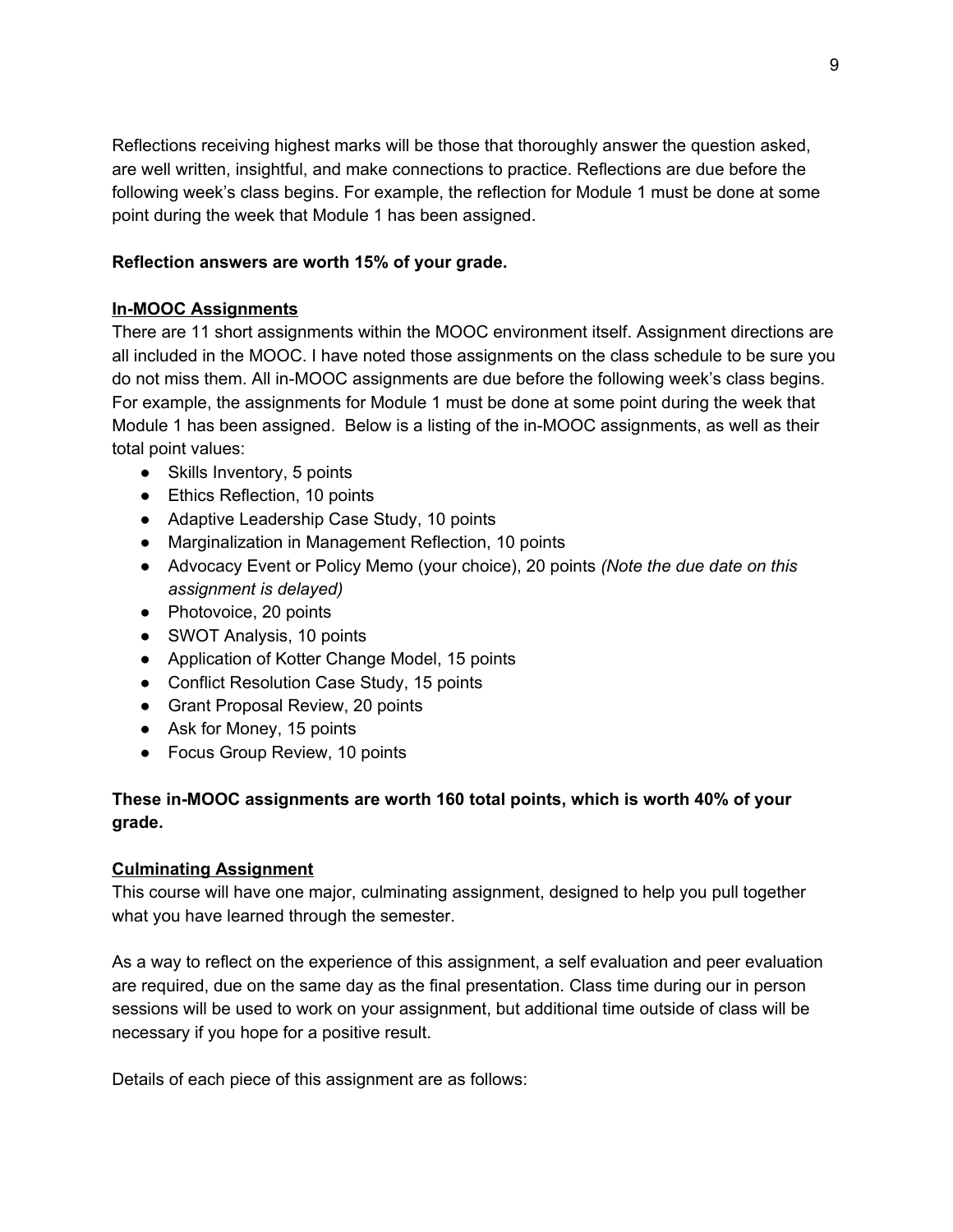### *1) Identification of a community or organizational problem*

This piece of the assignment is designed to identify and understand a problem within a community or a community organization. You will spend some time identifying and analyzing one specific issue or problem. You may have the easiest time looking at issues related to your field placement, or an organization for which you have worked or volunteered. The following are some examples of issues you might consider. There are, of course, numerous other problems not listed that you could pursue.

- a. Community Issues: High crime in a specific area, lack of certain human services such as immigration services, cancer support services, domestic violence services, limited access to food.
- b. Organizational Issues: Diversity within a board of directors, high staff turnover, funding issues, board engagement, program expansion.

The piece of the assignment has several purposes:

- To learn the skills necessary for understanding and analyzing a community or organization;
- To gain experience in reflective practice at the community or organizational level; and
- To learn and practice skills important to working in a team.

## *2) The development of an intervention plan for this identified problem*

An intervention plan should be designed and implemented in a clear and thoughtful way. Intervention plans focus on changing the behavior of individuals by intervening in their environment. This can vary greatly. An intervention plan may be a new policy, a change in programing, new practices, or a combination.

This assignment has several purposes:

- $\bullet$  To explore what an intervention plan may look like for an organization or community;
- To learn when and why to use an intervention plan;
- To practice the creation and development of a realistic intervention plan.

To learn and practice skills important to working in a team.

*3) An original presentation and materials, detailing both the problem and the proposed solution* Assessments and intervention plans do little to help communities and organizations unless they are strategically distributed. For example, you may share it with a potential funder, with a community group, with the staff team that will implement it, or with a board of directors.

This part of the assignment has several purposes:

- To practice the skills necessary for effectively presenting information and material to stakeholders;
- To practice effective public speaking and public presentation skills, time limits, and answering questions.
- To think critically about what information will be compelling to a stakeholder audience.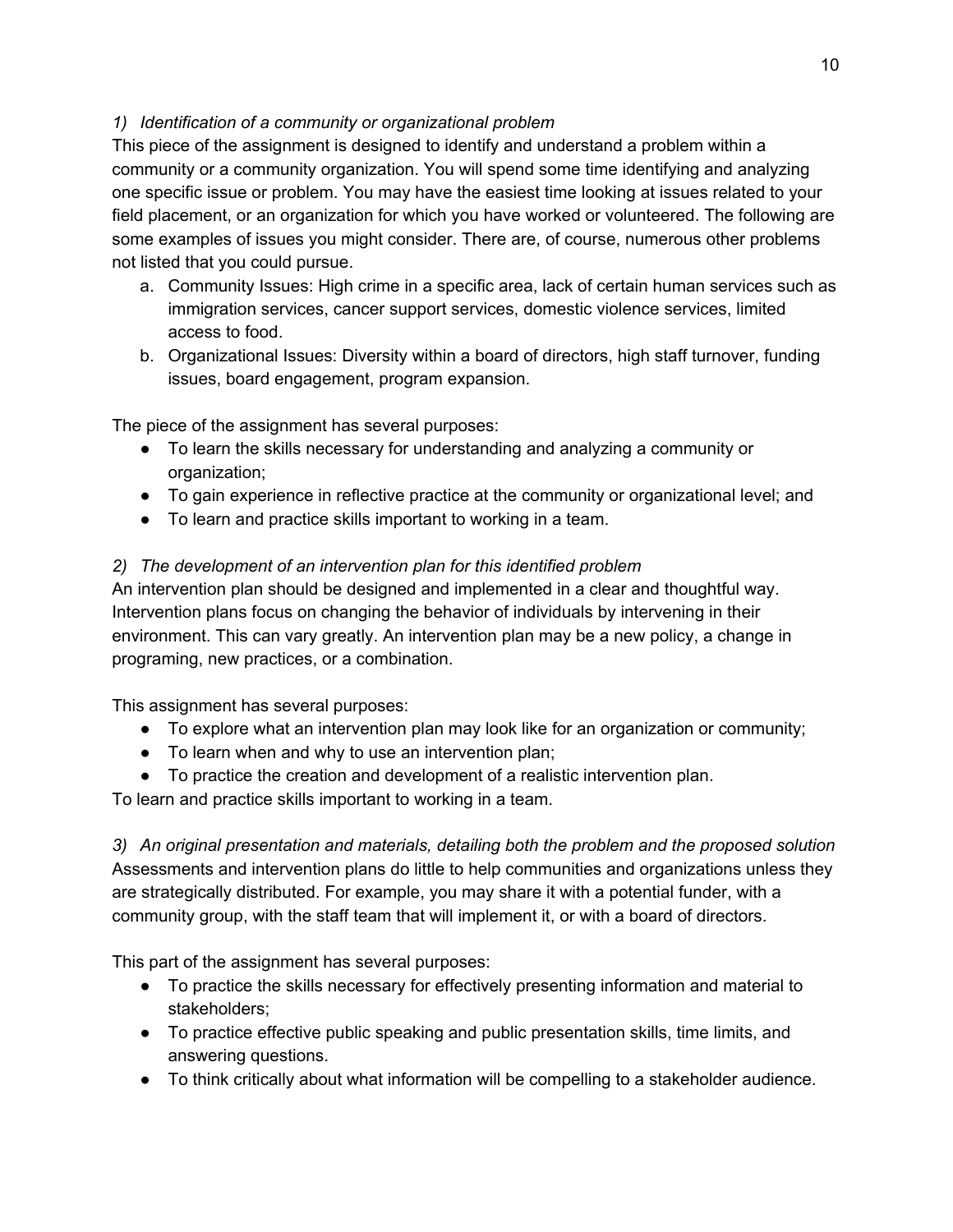This third part of the assignment is the culmination of the work done through the semester. It requires each group to:

1) **Create a 10-minute presentation** detailing the needs assessment (part 1), as well as the intervention plan or proposed solution (part 2). Each team will decide who the audience (classmates) will be. That is, if you decide you are doing a presentation to a potential funder, the class will be that funder.

This should be considered a professional presentation, one that can be used to educate your audience about an issue, therefore it should be engaging and easy to understand. You may use whatever visual aids you think will enhance your presentation. Please be prepared for questions from your classmates.

**2) Develop a leave behind item.** Each group must include some leave behind item. This can be a handout, brochure, brief summary, PowerPoint presentation or some other item of your choosing. This written item should support and/or further explain the points made in your presentation. If your visual aid is in the form of a handout or pamphlet please provide hard copies for the class.

Any supplemental materials need to include appropriate attribution of authorship for paraphrases or ideas acquired from another source or appropriate citations. Please review the Student Guide section on "Ethical Conduct in the University Environment." This section specifically addresses plagiarism and the possible consequences for engaging in this behavior. The University of Michigan Library system has an online resource that can assist you in preparing proper citations for assignments using APA format available here: http://www.lib.mich.edu/ug/research/citation guide/AP5thed/pdf.

**Because this is the only part of the assignment that is presented/submitted for grading,** be sure your presentation and/or product, deals with all of the things included in the rubric below:

| Stakeholder group (the audience) is identified. The product and<br>presentation are appropriate for this audience.                                                                 | 10 |
|------------------------------------------------------------------------------------------------------------------------------------------------------------------------------------|----|
| The community or organizational need/issue/problem is clearly identified.                                                                                                          | 10 |
| Assessment:<br>included all relevant stakeholders<br>$\bullet$<br>data collection methods were appropriate for this need/issue/<br>$\bullet$<br>problem and community/organization | 25 |
| The intervention plan presented:<br>matches or connects clearly to assessment findings<br>$\bullet$                                                                                | 25 |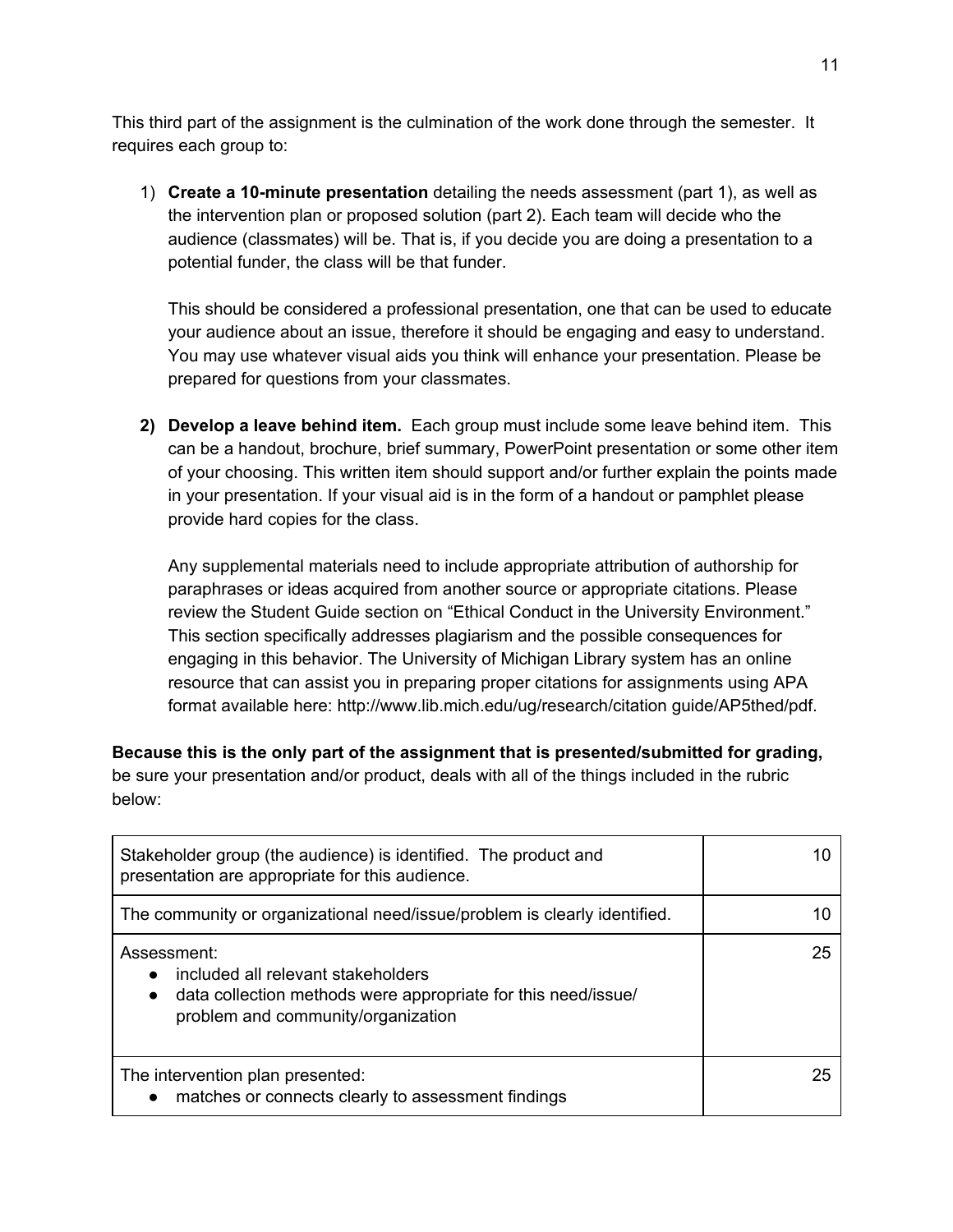| demonstrates an understanding of the problem and how the<br>$\bullet$<br>problem is situated within the specific organization or community                            |     |
|-----------------------------------------------------------------------------------------------------------------------------------------------------------------------|-----|
| The presentation supplemental materials:<br>demonstrate graduate level work (graduate level quality)<br>demonstrate an understanding of course materials<br>$\bullet$ | 20  |
| Peer and Self Evaluation                                                                                                                                              |     |
| ΓΩΤΑΙ                                                                                                                                                                 | 100 |

**Please note: Each group member must turn in a self and peer evaluation.** T his should be turned in by presentation day on Canvas. Evaluations must be turned in by each group member and will not be shared.

### Part 1. Self-Evaluation *(Suggested maximum length: 1 page)*

Describe your participation in the assignment. Discuss and evaluate, in specific and concrete detail, the contributions you made to your group's work. Describe the things you did well, and also describe the areas in which you could have done better. At the conclusion of your self-evaluation, give yourself a grade (1-4) on your participation in this work, using the following guidelines:

- 1 = Extraordinary; far exceeded the basic requirements for group work
- 2 = Very good work; generally exceeded the basic requirements
- 3 = Met the basic requirements for group work
- 4 = Fell below the basic requirements for group work

### Part 2. Peer Evaluation

Write the name of each member of your group, and beneath each person's name, provide 2-3 sentences describing their participation in and contributions to the assignment. Provide each person a grade using the above criteria.

### **This culminating assignment is worth 30% of your grade.**

#### **Participation**

Class participation is more than mere attendance. It includes things like arriving on time, being actively present in the classroom, reading assigned material, preparing for class with questions, completing assignments, reflections, and discussions on the MOOC, doing assignments, and participating in activities - both in class and online. The class participation grade is a subjective grade – I will use this matrix to determine the class participation grade:

### **In-Class / Online Participation & Grading Rubric**

| $(0-5)$ Poor Participation | Does not attend in-person class sessions |
|----------------------------|------------------------------------------|
|----------------------------|------------------------------------------|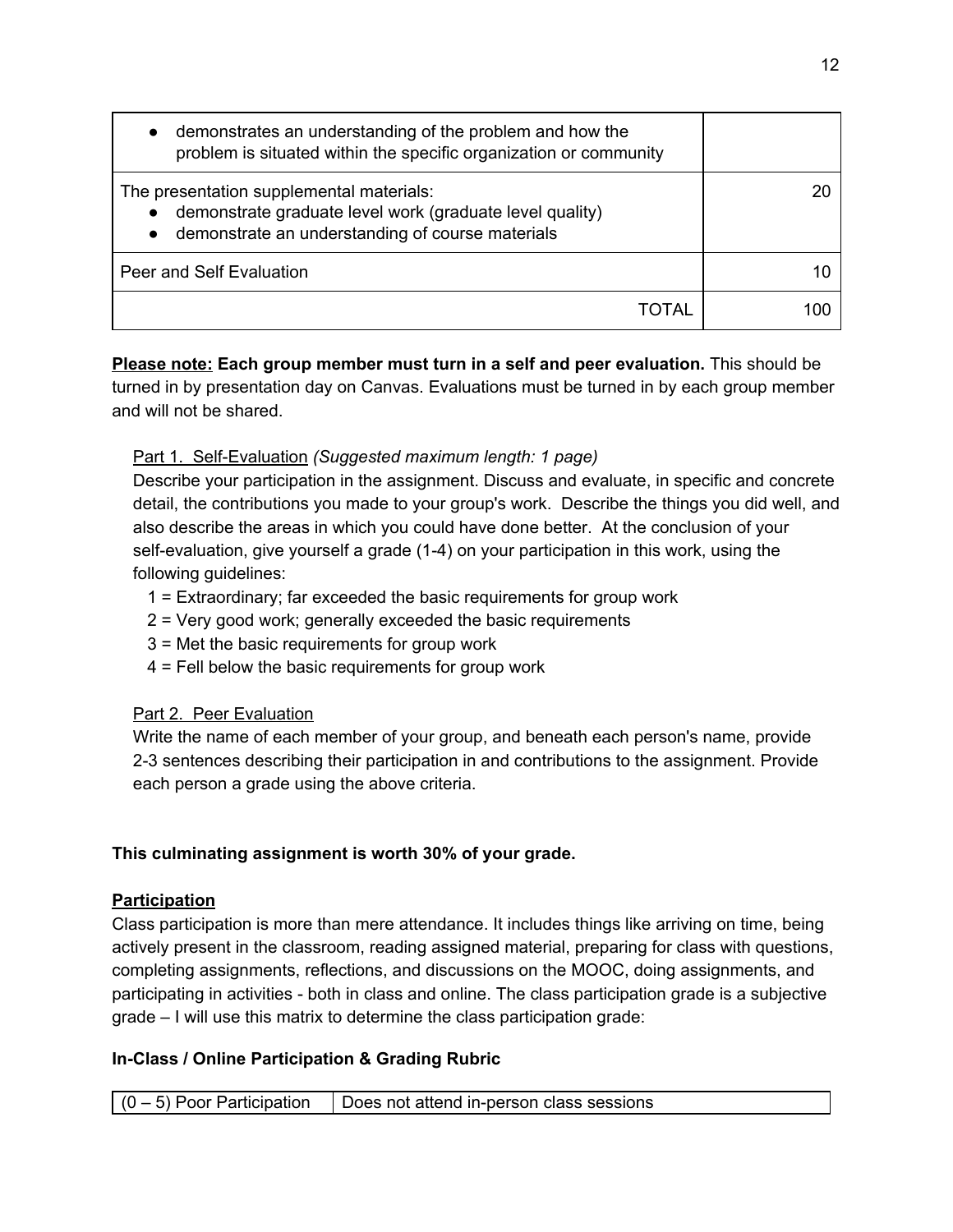|                                     | No effort, disruptive, and disrespectful<br>Does not participate in MOOC<br>Uses harmful language in class and does not respect other<br>students' identities                                                                                                                                                                                                                                                                                                                                                                                                                                                                                                                                                                                   |
|-------------------------------------|-------------------------------------------------------------------------------------------------------------------------------------------------------------------------------------------------------------------------------------------------------------------------------------------------------------------------------------------------------------------------------------------------------------------------------------------------------------------------------------------------------------------------------------------------------------------------------------------------------------------------------------------------------------------------------------------------------------------------------------------------|
| $(6 - 9)$ Marginal<br>Participation | Does not attend 1-2 in-person class sessions<br>Little effort, texting or web surfing (irrelevant to course)<br>Demonstrates infrequent involvement in class or class<br>discussions<br>Rarely participates in MOOC<br>Uses harmful language at times in class and sometimes does<br>not respect other students' identities                                                                                                                                                                                                                                                                                                                                                                                                                     |
| (10 - 12) Moderate<br>Participation | Late to every in-person class session<br>Moderate effort, texting or web surfing on occasion (irrelevant<br>to course)<br>Knows basic case or reading facts, but does not show<br>evidence of trying to interpret or analyze them<br>Rarely offers to contribute to discussion (both online and in the<br>classroom), but contributes to a moderate degree when called<br>on<br>May seem occasionally distracted or uninterested<br>Demonstrates sporadic involvement in MOOC<br>Uses inclusive language at times and respects other students'<br>identities to an extent                                                                                                                                                                       |
| (13 - 14) Strong<br>Participation   | Rarely late and no in-person class absences<br>Engaged in classroom activities only while in the class<br>Has clearly read and asks pertinent questions about course<br>material<br>Offers interpretations or analysis of course material (more than<br>just facts) to class<br>Contributes well to discussion in an ongoing way (both online<br>and in the classroom): responds to other students' points,<br>thinks through own points, questions others in a constructive<br>way, offers and supports suggestions that may be counter to<br>the majority opinion<br>Demonstrates consistent ongoing involvement by active visual<br>and /or verbal engagement<br>Uses inclusive language in class and respects other students'<br>identities |
| (15) Excellent<br>Participation     | On time and no absences<br>Engaged in classroom activities only while in the class<br>Has analyzed course material exceptionally well, relating it to<br>readings and other material (e.g., readings, course material,<br>discussions, experiences, etc.)                                                                                                                                                                                                                                                                                                                                                                                                                                                                                       |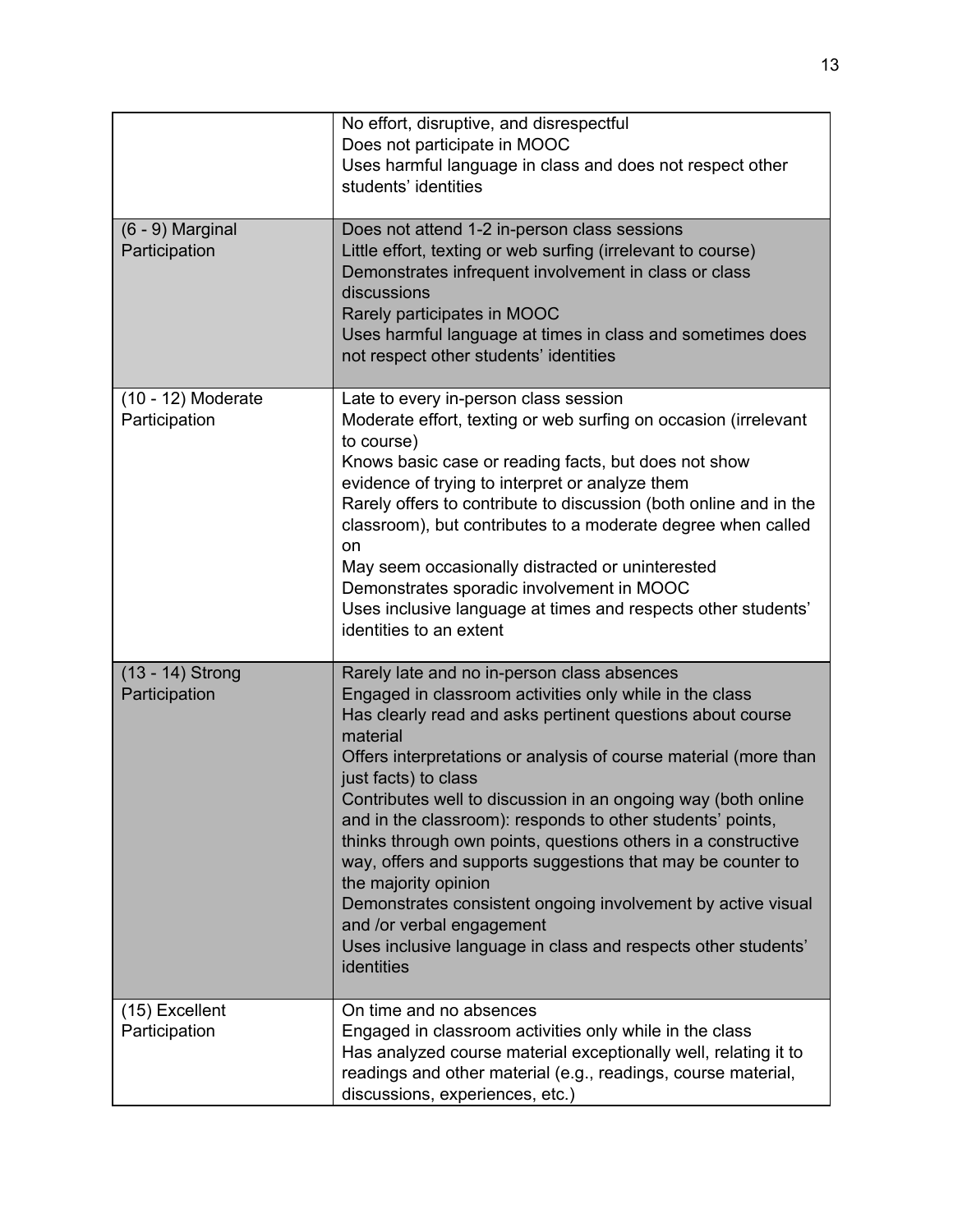| Participates actively and equally during in class discussions, in<br>MOOC discussions, class assignments, and group activities<br>Contributes in a very significant way to ongoing discussion<br>(both online and in the classroom): keeps discussion focused,<br>responds very thoughtfully to other students' comments,<br>contributes to the cooperative dialogue-building, suggest<br>alternative ways of approaching material<br>Demonstrates ongoing active involvement and active visual<br>and/or verbal engagement<br>Always uses inclusive language in class, on the MOOC, and<br>respects other students' identities |
|---------------------------------------------------------------------------------------------------------------------------------------------------------------------------------------------------------------------------------------------------------------------------------------------------------------------------------------------------------------------------------------------------------------------------------------------------------------------------------------------------------------------------------------------------------------------------------------------------------------------------------|
|                                                                                                                                                                                                                                                                                                                                                                                                                                                                                                                                                                                                                                 |

### **Participation is worth 15% of your grade.**

#### **GRADING**

| <b>Assignment</b>               | Weight |
|---------------------------------|--------|
| Reflections                     | 15%    |
| In-MOOC Assignments             | 40%    |
| <b>Culminating Assignment</b>   | 30%    |
| In-Class / Online Participation | 15%    |
|                                 | 100%   |

Final grades will be determined on the basis of performance. Letter grades will be allocated as follows:

| 99-100 = A+ | $77 - 79 = C +$ |
|-------------|-----------------|
| 94-98 = A   | $73 - 76 = C$   |
| 90-93 = A-  | $70-72 = C$     |
| 87-89 = B+  | $67-69 = D+$    |
| 83-86 = B   | $63-66 = D$     |
| 80-82 = B-  | $60 - 62 = D -$ |
|             |                 |

### **ATTENDANCE POLICY**

Students are unable to miss an in-person class without detriment to their grade. Students who will miss due to religious holidays must make arrangements with the instructor at the beginning of the course to avoid a grade penalization. **Please note that the student is responsible for**